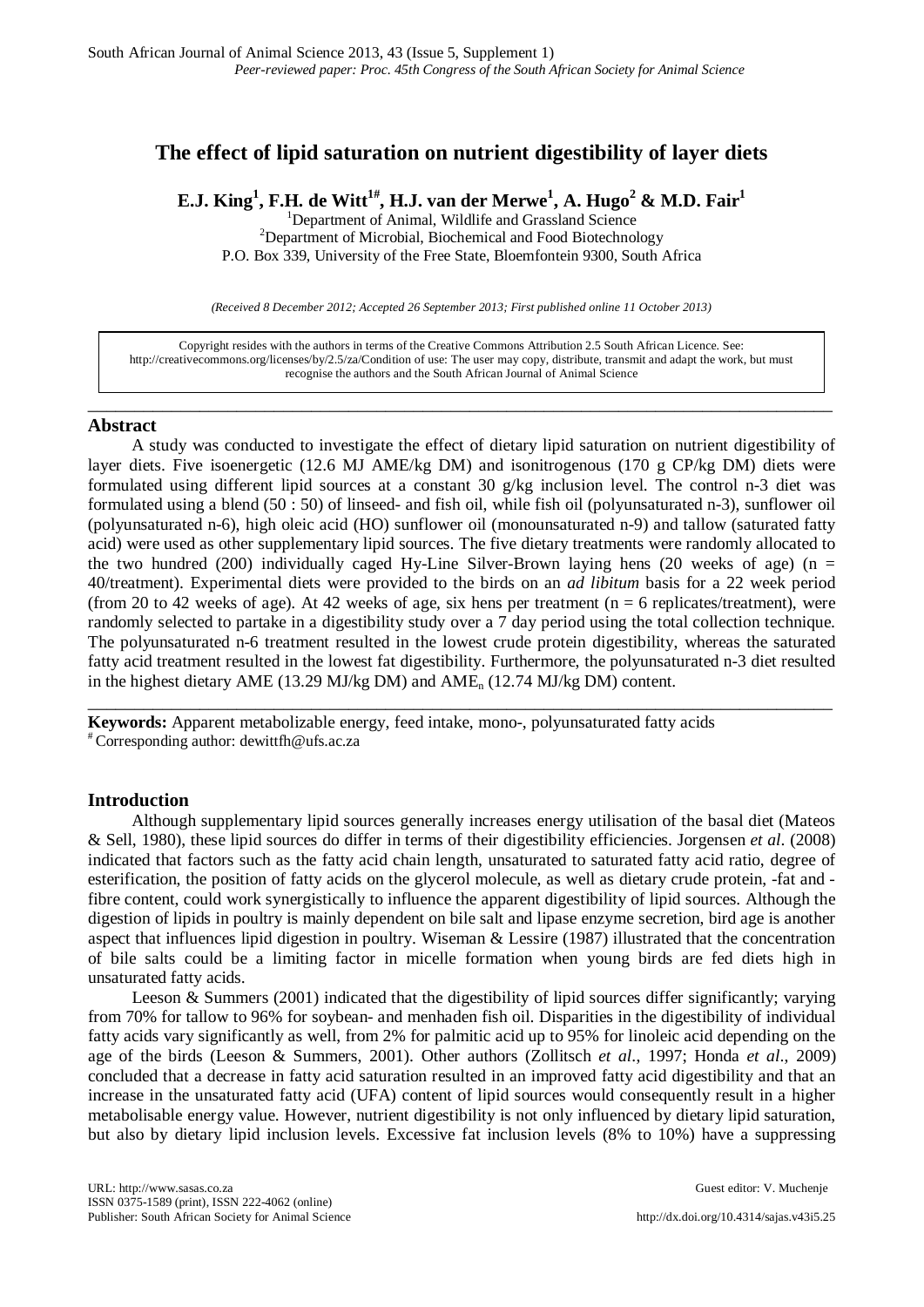effect on protein and carbohydrate digestion in the ileum of chickens (Honda *et al*., 2009) due to its suppressive effects on pancreatic enzyme secretion such as protease and amylase.

Leeson & Summers (2001) suggested that most of the variation in documented studies could be ascribed to diets that are not isoenergetic and differences in lipid inclusion levels. Considering the renewed interest in the fatty acid enrichment of eggs, as well as the contradictory information regarding the effect of dietary fatty acid profile on lipid digestibility, the need arises to determine the digestibility of isoenergetic diets, differing in lipid saturation.

The aim of the present study was therefore to determine the effect of dietary lipid saturation on nutrient digestibility of laying hens at 42 weeks of age.

#### **Materials and Methods**

Five isoenergetic (12.6 MJ AME/kg DM) and isonitrogenous (170 g CP/kg DM) diets were formulated using various supplementary lipid sources at 30 g/kg inclusion level to manipulate dietary fatty acid saturation levels. The control diet was formulated using a blend (50 : 50) of linseed- and fish oil, while fish oil was used in the polyunsaturated n-3 (PUFA n-3) treatment. In the polyunsaturated n-6 diet (PUFA n-6), sunflower oil was used, whereas high oleic acid sunflower oil was used as supplementary lipid source in the monounsaturated n-9 diet (MUFA n-9). Lastly, tallow was used as lipid source in the saturated fatty acid (SFA) treatment. The five dietary treatments were randomly allocated to the two hundred (200) individually caged Hy-Line Silver-Brown laying hens (20 weeks of age) ( $n = 40$ /treatment). Experimental diets were provided to the birds on an *ad libitum* basis for a 22 week period (from 20 to 42 weeks of age), and birds had free access to water by means of individual drinker nipples. At the onset of 42 weeks of age, six hens per treatment ( $n = 6$ /treatment) were randomly selected to partake in a digestibility study over a seven (7) day collection period by means of the total collection method (Larbier & Leclercq, 1994). Composite feed, feed refusal and excreta samples were dried and milled (Dozier *et al*., 2008) before represented samples were taken for chemical analysis according to the procedures described by the AOAC (2000). Mean feed intake and excreta weights for the seven day collection period (between weeks 42 to 43 of age) were used for the calculation of gross energy intake and excretion to equate the apparent metabolisable energy (AME) of the diets. The AME value was corrected for nitrogen equilibrium by assuming that excreta nitrogen, as a consequence of tissue nitrogen catabolism, has an energy value of 34.4 kJ/g (Leeson  $\&$ Summers, 2001). The apparent diet digestibility was calculated according to the formulas of Dhanoa *et al*. (2008). The fatty acid methyl esters (FAME) of the experimental diets (Table 2) were determined by extracting the fat content thereof using the method firstly described by Folch *et al*. (1957). Data was statistically analysed using a completely fully randomized one-way design. The PROC ANOVA procedures of the Statistical Analysis System (SAS®) program (SAS, 2010) were used to test for significant differences between treatment means at the probabilities of *P* <0.05, *P* <0.01 and *P* <0.001, while the Tukey's honest significant difference (HSD) test, was used to separate treatment means.

#### **Results and Discussions**

Experimental diets analysed (Table 1) on average about 8.9% higher for crude protein (CP) when compared to the formulated composition, while it is noticeable to mention the differences in the mean dietary fatty acid methyl esters (FAME) of the experimental diets (Table 2). These differences in dietary FAME could be related to the FAME profile of the respective dietary lipid sources used in supplementing the diets.

Dietary lipid saturation level had no effect ( $P \ge 0.50$ ) on feed intake or apparent digestibility of organic matter as indicated in Table 3.The polyunsaturated n-6 diet resulted in the lowest (*P* <0.05) CP digestibility (55.0%), while all the unsaturated fatty acid (UFA) diets (combination of mono and polyunsaturated diets) had a higher (*P* <0.0001) fat digestibility (ranging from 94.2% to 95.6%) compared to that of the saturated (SFA) treatment (90.4%). Furthermore, the polyunsaturated n-3 diet resulted in both the highest  $(P < 0.01)$ dietary AME (13.3 MJ/kg DM) and AME<sub>n</sub> (12.7 MJ/kg DM), while the polyunsaturated n-6 diet resulted in the lowest AME (12.9 MJ/kg DM) and AME<sub>n</sub> (12.4 MJ/kg DM) content.

Results of the fat digestibility are in agreement with that of Smink *et al*. (2008), who reported that UFAs are known for their higher digestibility coefficients and absorption efficiencies of lipids, compared to that of SFAs. One of the explanations for these findings is the fact that mono-glycerides and long chain UFAs have the ability to link up with conjugated bile salts to form micelles which increases their ability to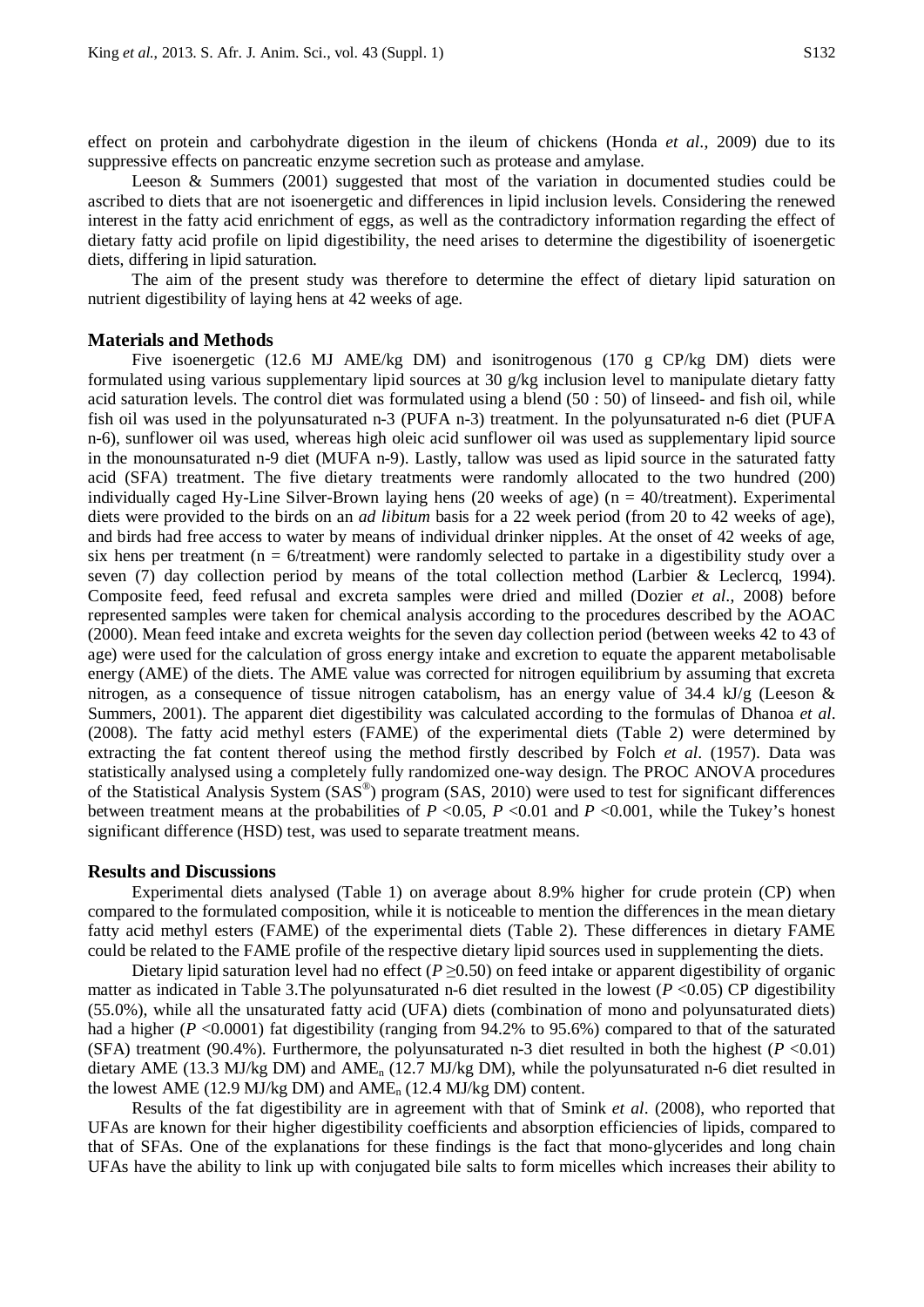|                        | Control | Polyunsaturated<br>$(n-3)$ | Polyunsaturated<br>$(n-6)$ | Monounsaturated<br>$(n-9)$ | Saturated<br>(SFA) |
|------------------------|---------|----------------------------|----------------------------|----------------------------|--------------------|
| Dry matter $(g/kg)$    | 953.4   | 952.9                      | 953.6                      | 960.3                      | 956.0              |
| Gross energy $(MJ/kg)$ | 165.7   | 166.9                      | 164.5                      | 166.4                      | 166.8              |
| Crude protein $(g/kg)$ | 194.2   | 181.0                      | 188.0                      | 177.5                      | 189.6              |
| Fat $(g/kg)$           | 56.3    | 58.0                       | 57.5                       | 57.7                       | 57.6               |
| Ash $(g/kg)$           | 143.5   | 142.6                      | 147.6                      | 144.1                      | 145.9              |

**Table1** Mean dry matter chemical analysis of experimental diets used in the digestibility study

Table 2 Mean fatty acid methyl esters (FAME<sup>#</sup>) profile of layer diets used during the digestibility study (42 weeks of age)

|                          | Control | Polyunsaturated<br>$(n-3)$ | Polyunsaturated<br>$(n-6)$ | Monounsaturated<br>$(n-9)$ | Saturated         |
|--------------------------|---------|----------------------------|----------------------------|----------------------------|-------------------|
| $FAME^{\#}$ (%)          |         |                            |                            |                            |                   |
| Myristic acid            | 2.39    | 5.22                       | 0.05                       |                            | 2.01              |
| Palmitic acid            | 13.03   | 18.18                      | 9.14                       | 7.56                       | 19.99             |
| Stearic acid             | 3.36    | 3.47                       | 4.56                       | 4.47                       | 17.11             |
| Oleic acid               | 23.19   | 21.32                      | 27.82                      | 54.86                      | 30.24             |
| Linoleic acid            | 29.96   | 27.09                      | 55.27                      | 29.88                      | 24.04             |
| $\alpha$ -Linolenic acid | 15.38   | 1.13                       | 0.84                       | 0.77                       | 0.95              |
| Eicosopentaenoic acid    | 4.26    | 8.17                       | $\overline{\phantom{a}}$   | ۰                          | $\qquad \qquad -$ |
| Docosapentaenoic acid    | 0.41    | 0.66                       | $\overline{\phantom{a}}$   |                            |                   |
| Docosahexanoic acid      | 1.38    | 2.57                       | -                          |                            |                   |

**Table 3** Mean  $(\pm s.d.)$  effects of dietary lipid saturation on dry matter feed intake, apparent digestibility coefficients and the apparent metabolisable energy content of diets fed to laying hens at 42 weeks of age

|                               | Control             | $Poly-$<br>unsaturated<br>$(n-3)$ | $Poly-$<br>unsaturated<br>$(n-6)$ | Mono-<br>unsaturated<br>$(n-9)$ | Saturated           | Significance    |
|-------------------------------|---------------------|-----------------------------------|-----------------------------------|---------------------------------|---------------------|-----------------|
|                               |                     |                                   |                                   |                                 |                     |                 |
| Feed intake (g/bird/day)      | $100.2 \pm 5.5$     | $100.5 \pm 10.4$                  | $101.8 \pm 5.2$                   | $105.4 \pm 2.7$                 | $102.4 \pm 3.0$     | NS <sup>1</sup> |
| Organic matter $(\%)$         | $74.7 \pm 1.3$      | $75.8 \pm 0.6$                    | $74.8 \pm 0.6$                    | $74.8 \pm 1.0$                  | $75.6 \pm 0.8$      | NS <sup>1</sup> |
| Crude protein $(\%)$          | $56.5^{ab} \pm 2.7$ | $56.3^{ab} \pm 1.7$               | $55.0^b \pm 1.8$                  | $58.4^a + 1.3$                  | $57.9^{ab} \pm 1.6$ | $\ast$          |
| Fat $(\%)$                    | $94.5^a \pm 1.3$    | $94.2^a + 2.0$                    | $95.6^a \pm 1.2$                  | $94.8^a \pm 0.7$                | $90.4^b \pm 1.8$    | ***             |
| AME <sup>2</sup>              | $13.0^b \pm 0.2$    | $13.3^a \pm 0.2$                  | $12.9^b \pm 0.1$                  | $13.2^{ab} \pm 0.2$             | $13.1^{ab} \pm 0.1$ | $***$           |
| AME <sub>n</sub> <sup>3</sup> | $12.4^b \pm 0.2$    | $12.7^{\rm a} \pm 0.2$            | $12.4^b + 0.1$                    | $12.6^{ab} + 0.2$               | $12.5^{ab} \pm 0.1$ | $***$           |

<sup>a,b,c</sup> Row means with different superscripts differ significantly at \* *P* <0.05; \*\* *P* <0.01; \*\*\* *P* <0.0001<br><sup>1</sup> Non significant differences (*P* ≥0.05)<br><sup>2</sup> Apparent metabolisable energy (MJ/kg)

 $\frac{3}{3}$  Apparent metabolisable energy corrected for nitrogen retention (MJ/kg)

be digested, whereas SFAs have an inferior ability to form micelles because of their characteristic low polarity (Wiseman & Lessire, 1987). This characteristic of SFAs would increase the viscosity of digesta in